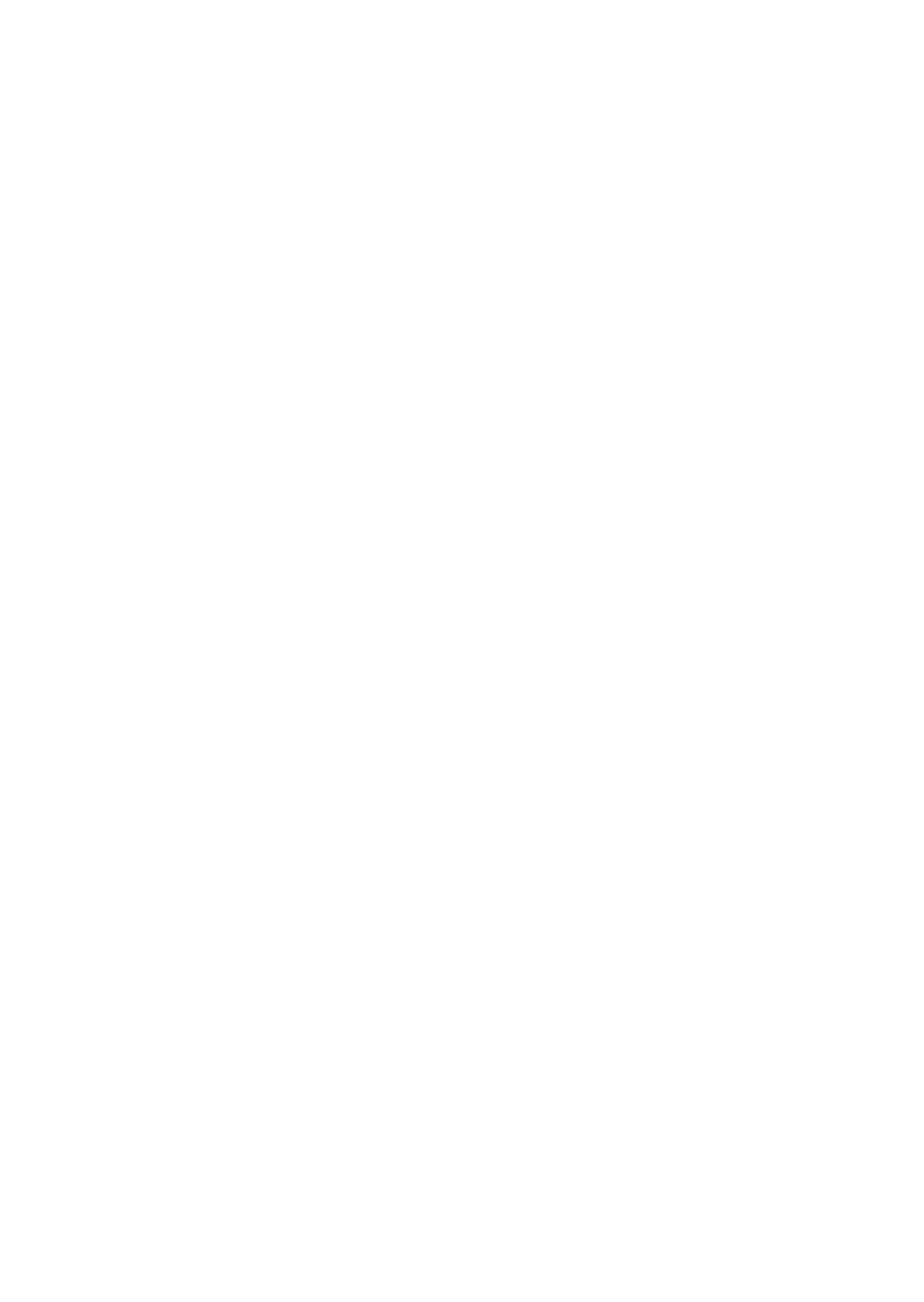In this system, oblique cameras are mounted in north, south, east and west directions with an angle of about 40°- 45°. The nadir camera locates in the middle. The average flying height is 1000 m and resolution is approximately 15 cm for nadir images and 12-18 cm for oblique images (Nelson, 2008).

This configuration generally provides minimum 12 and maximum 24 images of a point, which allows the establishment of image libraries by gathering images meeting the quality standards after the completion of photogrammetric processes.



Figure 4. Five views of a building (Nelson, 2008)

## **4. APPLICATIONS**

Oblique Photogrammetry is used as a powerful tool in a wide range of applications. Applications can be generally grouped into 5 main topics, which are (Grenzdörffer et al., 2008):

- Tax Assessment & Building Deviation
- Urban and infrastructural planning
- Management of military and security operations
- Critical infrastructural protection
- Cadastral capturing and management.

Since oblique photogrammetry provides accurate measurements of distances, heights and areas, it is exploited for tax assessment effectively. Together with identification and documentation of deviations, raise in tax revenues is obtained.

Powerful measurement capabilities help users to compare buildings and structures for any kinds of planning purposes. In addition, designing pylon construction can be handled easily. Line of sight analyses have an important role at urban and infrastructure planning as well.



Figure 5. Height and distance measurements (Aeromap, 2006)

In terms of military and security operations, oblique photogrammetry strengthens the management by providing accurate and fast information during crisis times. This includes critical site information as well as information on surrounding areas and infrastructure. During crises, access and evacuation routes play a crucial role. Oblique photogrammetry is a great tool to do planning for them in addition to determination of entrances and openings.

Critical infrastructures including airports, harbors, terminal stations, shopping centers, power plants, water resources, military and police facilities, government buildings, hospitals, prisons, dense populated areas, tower blocks, factory premises and industrial areas can be protected using the multi-vision ability of this technology.

Oblique photogrammetry is an effective tool for cadastre projects. As mentioned several times, robust measurements on 3D space make accurate mapping and organization of cadastral activities in rural areas possible (Grenzdörffer et al., 2008). Apart from measurement capabilities, this technology might be used as a support in splitting parcels and parcel formation by preliminary boundary determination (Lemmens et al., 2007).



Figure 6. Parcel area measurements (Aeromap, 2006)

Realistic 3D city models obtained by texturing oblique data are used as an important base for 3D cadastre projects and provide convenience in urban planning. Besides, these 3D city models are used to take the environmental factors into account while performing real estate assessment.

Oblique images can be used for getting information, which cannot be obtained using topographic maps and orthophotos in the determination of land use. While it is hard to distinguish poor quality and luxury houses on vertical images, it is possible to get more meaningful data using oblique photogrammetry.

## **5. CONCLUSIONS**

Intensive use of lands triggered by rapid population increase and complex city structuring enabled by technological advancements have caused existing 2D cadastral registration system to remain inadequate for administrating rights, restrictions and responsibilities (RRRs) belonging to land. To overcome this issue, 3D cadastre approach should be adopted and performed. Thus, healthy and effective land administration